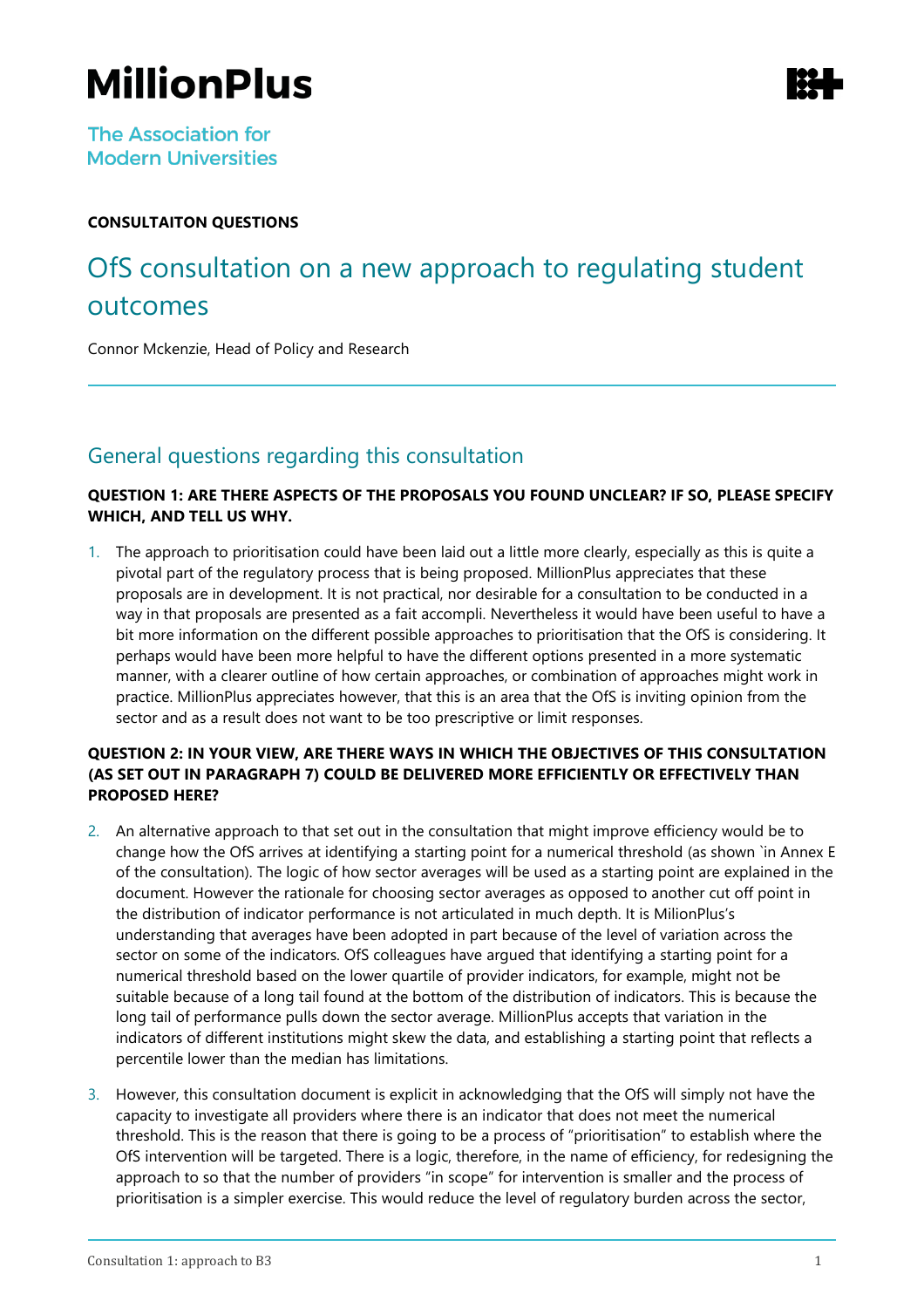which is ultimately in the interest of students. In addition, it would reduce the level of resource required from the OfS. It is important to remember the overall objective of this exercise: to establish a minimum expectation for providers with respect to student outcomes.

- 4. MillionPlus welcomes statements made in the consultation document that affirm that the English sector "generally performs highly". The only risk here is that the there is a slight gap that is emerging between the rhetoric and the methodology. It is important to emphasise that a provider can be below sector averages for these indicators and still be high quality. Moreover, the OfS itself indirectly acknowledges that is possible on occasion for a provider to be below a numerical thresholds be providing a positive outcomes for students. This is the reason for the second stage of the process to understand and account for the individual context of providers.
- 5. To produce a more streamlined and efficient approach to B3 regulation it may be worth considering identifying a starting point that is lower than the average(s). This could be done by developing a common point in relation to the mean or the general distribution for the outcome measures (e.g. one standard deviation below the mean, or at the 40th percentile mark). MillionPlus does not have the benefit of access to data that would allow for a judgement to be made on this. OfS colleagues have informed us the that lower quartile may be impractical, but it seems plausible that one could strike a point somewhere between the two that could be workable. Without access to more comprehensive data it is impossible to say whether this alternative is practicable or indeed a better approach than what is outlined in the consultation. But it would at least make the process more efficient from the point of view of the OfS.

## Questions relating to Proposal 1: Revising condition B3 and associated guidance in the regulatory framework

#### **QUESTION 3: DO YOU AGREE OR DISAGREE THAT THE PROPOSED WORDING OF CONDITION B3 WILL ENABLE THE OFS TO MEET ITS POLICY OBJECTIVES? IF YOU DISAGREE, WHAT CHANGES DO YOU THINK ARE NECESSARY TO DO SO?**

Strongly disagree

- 6. MillionPlus believes it would be more appropriate to use language that indicates a provider is expected to meet the threshold for outcomes, or alternatively, meet the quality and standards thresholds set by the OfS. It is worth noting that the word numerical is omitted in our suggestion, since the overall condition of registration includes the application of context in the process. As such, using the term numerical thresholds could give rise to confusion in the sector, as some providers might be performing below the numerical thresholds as set out in Table 1, but have satisfied the condition when context is factored in. MillionPlus believes this choice of language also avoids the binary of positive and negative, which could equally give rise to confusion, particularly amongst the wider public or those not well acquainted with higher education policy and regulation (not least students and prospective students).
- 7. It is perfectly feasible that a provider could be delivering "positive outcomes" for some (or most) students but fail to meet the threshold and be subject to intervention from the OfS. To illustrate this point, if 75% of a provider's full-time first degree students continue to the second year of study, it is still delivering positive outcomes for the vast majority with respect to the continuation indicator. But even after consideration of the context of the provider it might be the subject of intervention from the OfS. This is why MillionPlus believes that the language of positive outcomes could be confusing in the wording of condition B3. Positive outcomes itself does not indicate that there is a rate, percentage or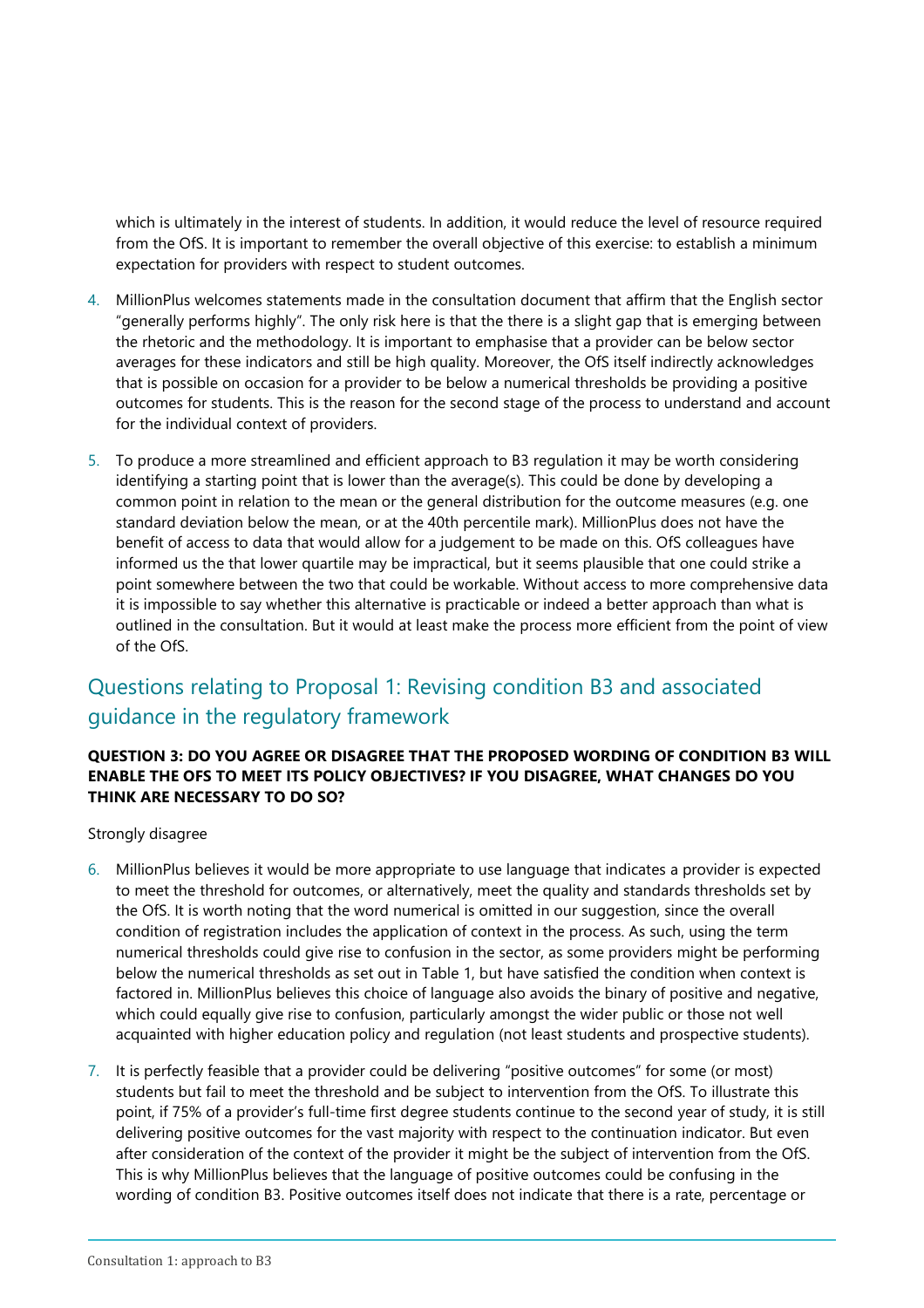level of positive outcomes that are deemed as acceptable. It therefore seems sensible to focus the language on the idea of a threshold or level which is expected to be met, while accounting for the act that this will vary across providers when context is factored in. This is also being advocated because it falls in line with other recommendations that MillionPlus will be making in the other two OfS consultations. In the consultation on the TEF, MillionPlus will be arguing that the "required improvement" category label should be replaced with "meets the quality threshold" as was recommended in the independent Pearce review of the TEF. Our answer to this question demonstrates some consistency with this suggestion. For these reasons, we do not see the language of "positive outcomes" as appropriate for the wording of the B3 condition.

8. To be clear, we are not opposed to use of positive outcomes in general, or throughout the consultation document. But MillionPlus believes that the wording of condition B3 would be best served by focusing more overtly on the notion of a regulatory expectation i.e. a quality threshold, rather than "positive outcomes".

## Questions relating to Proposal 2: Constructing indicators to assess student outcomes

#### **QUESTION 4: DO YOU AGREE OR DISAGREE WITH THE PROPOSALS FOR HOW WE WILL CONSTRUCT A STUDENT OUTCOME MEASURES? DO YOU HAVE ANY ALTERNATIVE SUGGESTIONS?**

Agree

- 9. MillionPlus has reservations about the feasibility of establishing outcome measures for transnational education (TNE). There is an expectation here that data from other nations and national statistic agencies can conform to the demands of domestic regulation, which is questionable. That is to say, it is out of the gift of the OfS, or English providers, to establish a graduate outcomes survey that serves as a suitable international equivalent. The consultation document is written in such a way that suggest the inclusion of TNE in B3 is a question of when rather than if. MillionPlus is not opposed to the inclusion of TNE in principle, but this must be done in a robust way that ensures equivalence in measurement. Therefore, we think it is sensible for the OfS to approach the inclusion of TNE as a question of if not when, in the first instance. This would ensure that the approach is evidence-led and that the inclusion of TNE is only carried out if the methods and process meet the standard set elsewhere.
- 10. As such, the future inclusion of TNE should not be presented as a fait accompli. There are not the same imperatives with respect to TNE that the OfS must have regard to when looking at regulation of practice that takes place in England. That is because the consideration of value for money and the interests of students are not the same. The interests of TNE students are of course of great importance to modern universities, but their experience does not relate to British taxpayers' money in the same way as domestic students. MillionPlus of course recognises that there should be some level of accountability for TNE provision for providers who are registered in England, and that this affects the overall reputation of UK higher education. But this exercise will not be worthwhile, and is not in the interest of students, or the wider public, if it cannot be shown to be robust and on par with the Graduate Outcomes survey.
- 11. MillionPlus also is has concerns about how continuation and completion might be implemented for courses at level 4 and 5. This is not to say it is impossible to implement an amended or alternative set of outcomes metrics to suit qualifications at these levels. Clearly, the barriers to regulation here are not the same as those outlined above for TNE, since it is a domain over which the OfS, and the Department for Education, have more direct influence. But there are potential pitfalls and challenges all the same.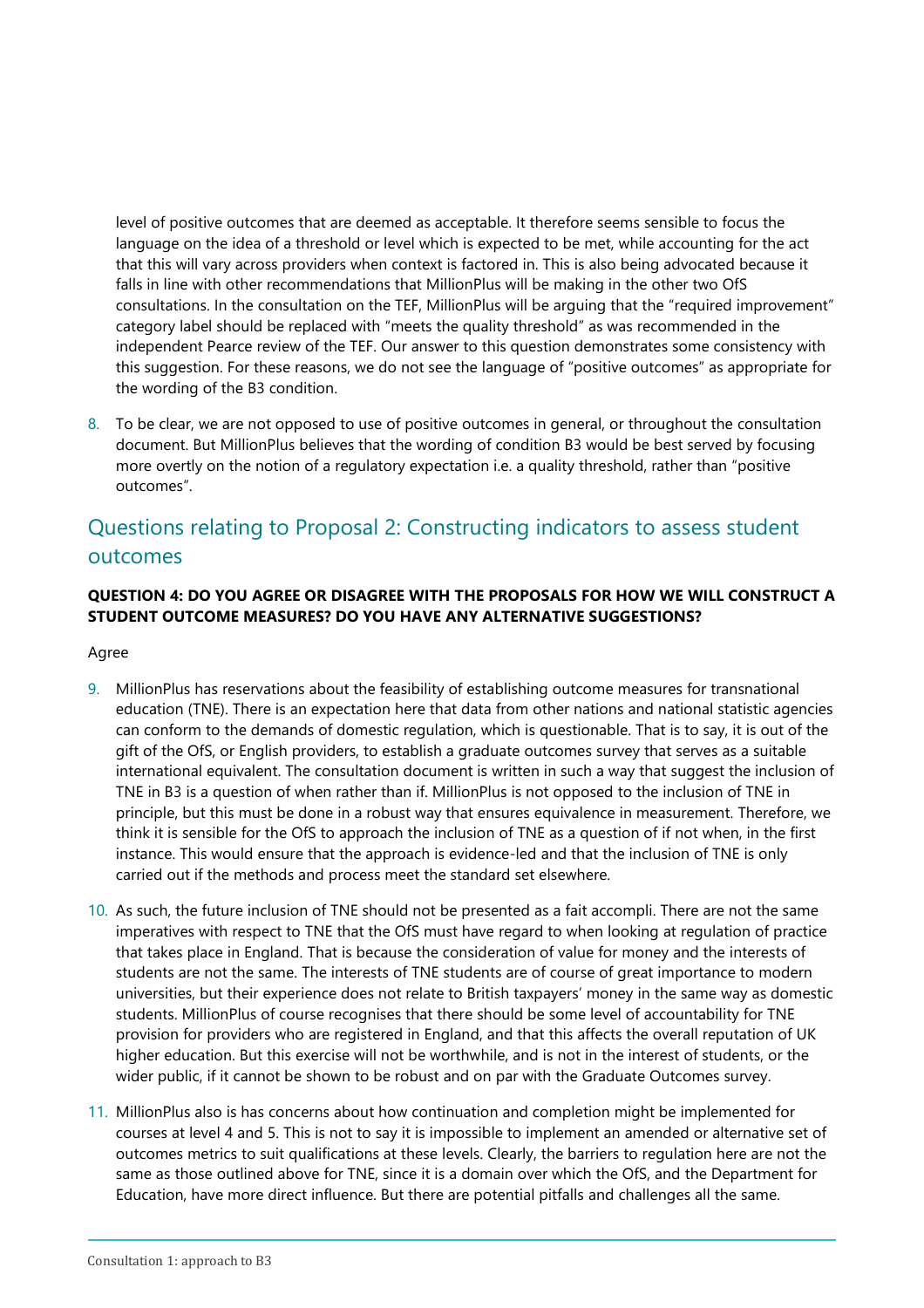MillionPlus would advocate for the same approach as above with respect to qualifications at level 4 and 5: reforms should only be implemented if there is evidence to suggest that they will be robust and effective as regulatory tools.

## Questions relating to Proposal 3: Setting numerical thresholds for student outcome indicators

#### **QUESTION 5: DO YOU AGREE OR DISAGREE WITH OUR PROPOSED APPROACH TO SETTING NUMERICAL THRESHOLDS SET OUT IN ANNEX E? IF YOU DISAGREE, PLEASE PROVIDE REASONS AND ANY ALTERNATIVE SUGGESTIONS.**

Agree

- 12. MillionPlus does not oppose the general approach to setting numerical thresholds set out in Annex E of the document. As expressed in our response to question 2, there might be ways that this could be done more efficiently when you consider the prioritisation process that is going to be taking place as part of this package of proposals. However, efficiency is not the only thing that the OfS should have regard to. If the process to develop numerical thresholds is to use averages as a starting point, then it follows that distance from the average of indicators should take precedence in the next stages of the regulation of student outcomes and in the process of prioritisation. This is because, and it is worth reaffirming this again, below average performance does not necessarily mean low quality. There are likely to be many high quality providers who may display below average performance on certain indicators that should not require further investigation from the OfS if it is to fulfil its ambition to be a "risk-based" regulator.
- 13. MillionPlus welcomes the application of contextual and policy factors into this approach to regulating numerical thresholds. It is very encouraging that the OfS has clearly taken on views of the wider sector from previous consultations in devising this part. It is also encouraging that the OfS states in the consultation document that the sector is "generally high performing". MillionPlus would object, however, to the idea that the OfS would set a numerical threshold higher than the sector average. Within the short term, this does not appear to be a likely outcome, based on the assertion that the sector is generally high performing. But thinking more long term, there should be some guarantees built into this regulatory approach that the setting of the numerical thresholds will not change wildly. This is not in the interests of institutions, nor students. MillionPlus does not think it would be fair, or even sensible, to have an approach that identifies a starting point value that begins from above a sector average. There should be some guarantee built into the system that this will not be implemented as a point of principle.

#### **QUESTION 6: DO YOU AGREE OR DISAGREE WITH THE PROPOSED NUMERICAL THRESHOLDS SET OUT IN SUMMARY IN TABLE 1 AND SHOWN IN FULL IN 'SETTING NUMERICAL THRESHOLDS FOR CONDITION B3'?**

Strongly disagree

14. MillionPlus has some concerns about the proportionality of the numerical thresholds listed for the progression metrics in Table 1. MillionPlus believes that these thresholds have been set too high and that this risks bringing providers under scope for intervention that are high quality. Measures of progression are important but setting the numerical thresholds at this level risks placing too great an emphasis on employability of graduates 15 months after graduation in determine the regulation of the sector and the level of bureaucratic burden that providers will be put under. This is based on the following factors: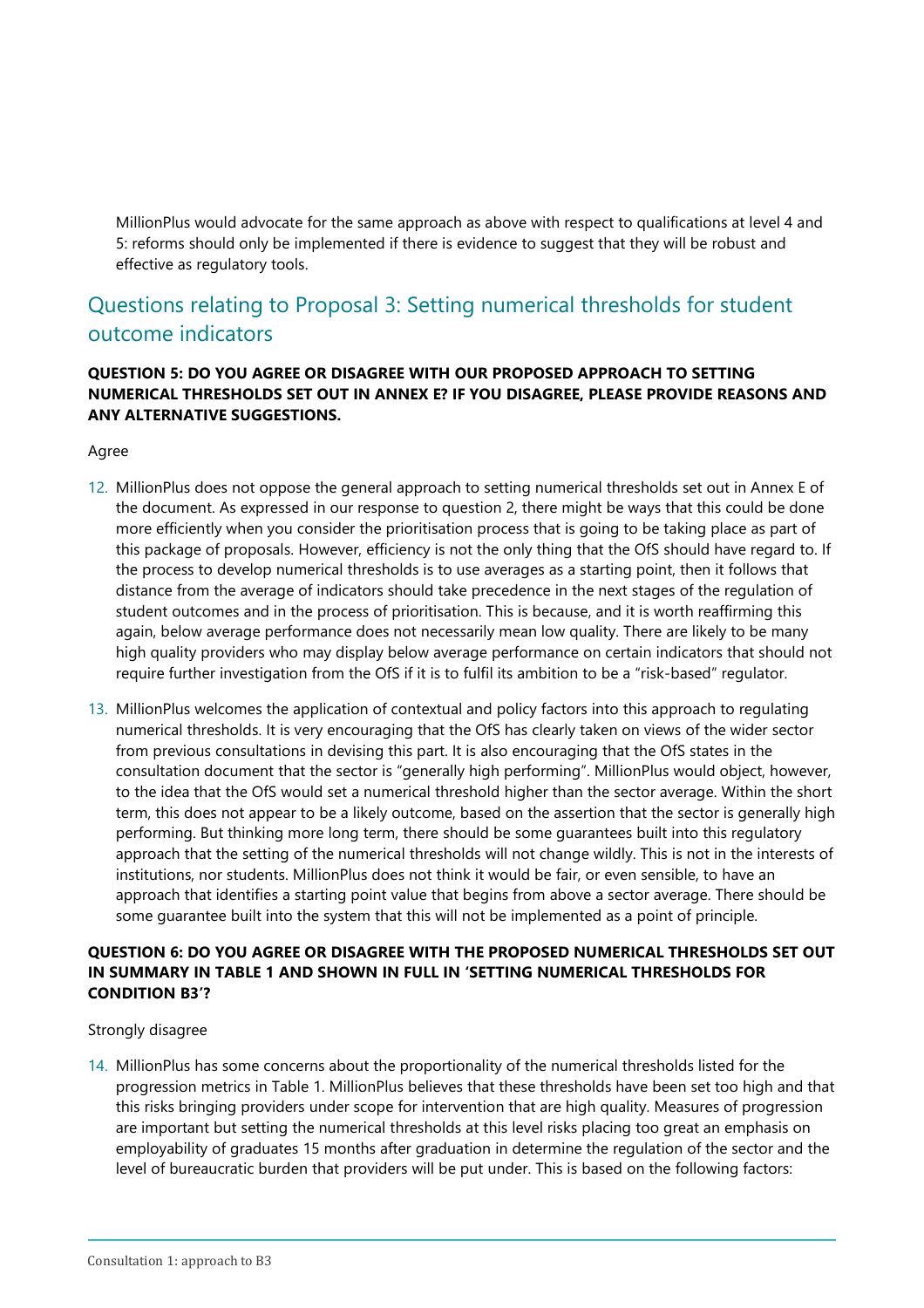- Progression is perhaps the most complex of all the metrics in terms of drawing a direct causal link between the role of the provider (the quality of the educational experience) and the student outcome being measured.
- These numerical thresholds are more likely to be influenced by external economic factors than the other measurements in B3. The global economy is approaching an era of increased unpredictability. This is likely to create greater instability in the domestic job market. We appreciate that the OfS has embedded the application of context into in these proposals, and this is welcomed. The consultation document indicates that matters arising such as external economic factors may be offered as an explanation for performance below the threshold when context is considered. But MillionPlus would question whether this is sufficient to account for this, or indeed whether it is practical to apply context after the fact for such widespread influences. It would be more prudent to adjust the progression measures so that there chance of providers being dragged into scope of intervention (by external economic factors) is minminised.
- The time lag for the progression metric is the largest for any of the three measures of student outcomes. Progression metrics published in the 2021-22 academic year would relate to students who have started full-time undergraduate courses at least five years prior to the data collection, and at least seven years prior to the data collection in the case of part time undergraduate students.
- Despite significant improvements in the recruitment practice of many employers over recent years, there is still a considerable level of prejudice towards graduates based on the type of institution they attended (perceived prestige). So in many cases performance on this indictor will often reflect the subjective view of employers with respect to institutions rather than any objective measure of performance of universities or the level or personal development/learning gain of the individual.
- There are structural, socioeconomic factors that influence progression into highly skilled employment such as race, class and disability. The consultation document indicates that some work has been undertaken to mitigate for these factors, which is to be welcomed. Nevertheless, the way in which these socioeconomic factors influence outcomes is arguably more complex than is the case for continuation and completion, because these are now interacting with a even deeper mix of societal factors, mainly those pertaining to the labour market.
- The other side of the coin here is that setting too strict a numerical threshold for progression risks ignoring the agency of the individual graduate in the labour market. There is a limit to the impact that the institution can have in the direction of the individual graduate in the first 15 months after they have left the university. This is not to suggest that the university does not have a role and responsibility to promote and support strong progression outcomes. But there is a danger universities become punished for something over which they only have partial control.
- 15. For all of these reasons, MillionPlus believes it is sensible to approach the construction of this metric with a slightly more open approach to the performance of universities. In essence, we believe that the numerical threshold may have been set too high in order to account for the myriad of different external factors (those outside the control or influence of the provider) that will affect the progression indicators.
- 16. MillionPlus does not believe that the level of numerical threshold for continuation being proposed for foundation year courses is appropriate. Part of the reason for this is that these course appear to be treated as an equivalence to degree level courses. But this misunderstands these courses, how they are structured and the level that students are entering at. Foundation years are a separate level of study and deserve to be treated as such when constructing a continuation measure.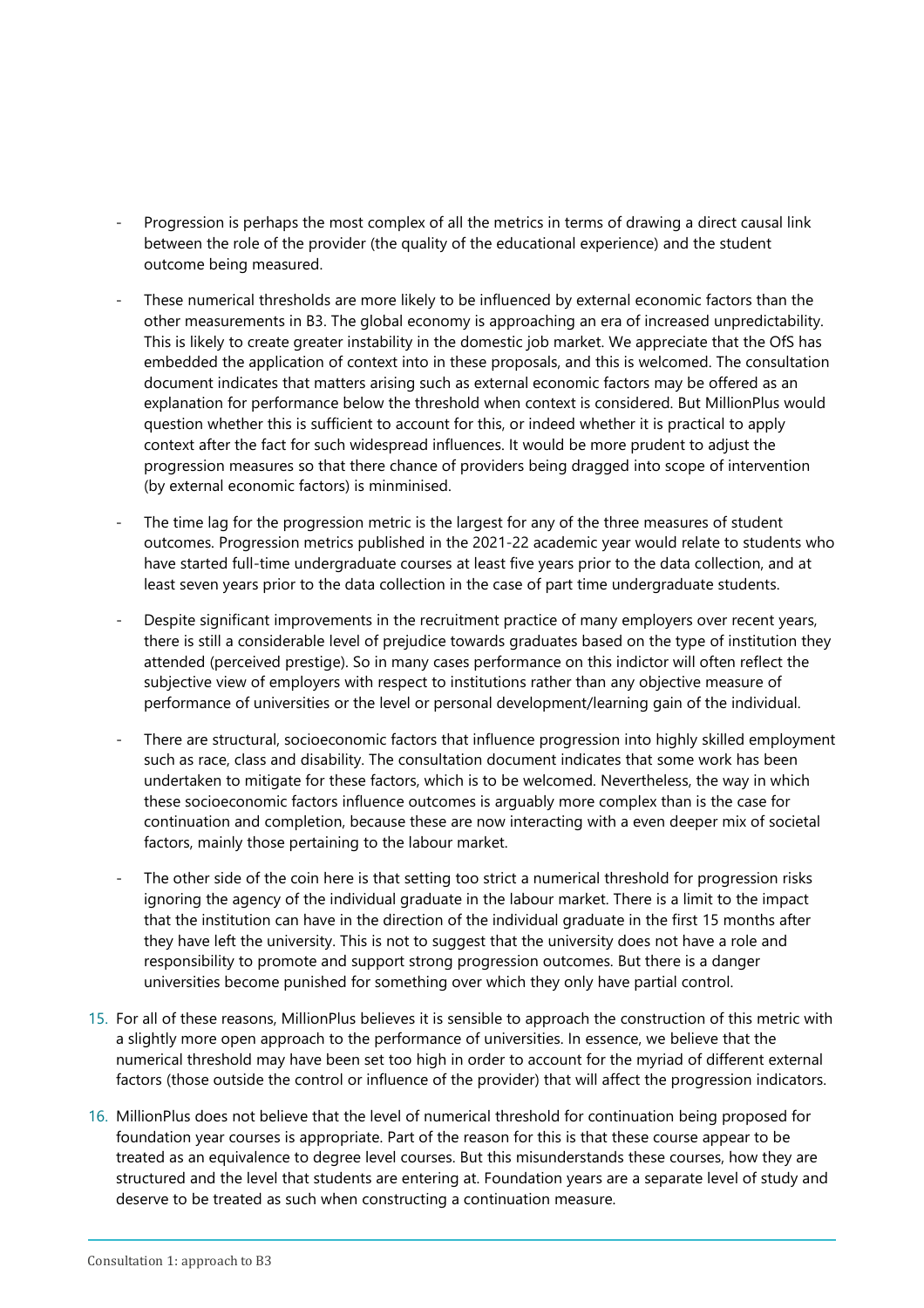## Questions relating to Proposal 4: Publishing information about the performance of providers in relation to the OfS's numerical thresholds

**QUESTION 7: DO YOU AGREE OR DISAGREE WITH OUR PROPOSAL TO PUBLISH INFORMATION ABOUT INDIVIDUAL PROVIDERS' STUDENT OUTCOMES AND PERFORMANCE IN RELATION TO OUR NUMERICAL THRESHOLDS, AS WELL AS SECTOR-WIDE DATA, ON OUR WEBSITE?**

#### Agree

Questions relating to Proposal 5: Making judgments about compliance with condition B3, including consideration of context

#### **QUESTION 8: DO YOU AGREE OR DISAGREE WITH THE PROPOSED APPROACH TO ASSESSMENT SET OUT IN ANNEX F? IS THERE ANYTHING WE COULD DO TO IMPROVE THE CLARITY OF THIS INFORMATION FOR PROVIDERS?**

Agree

17. It may be useful to have a worked example for a fictional provider to illustrate the process and sequence of this approach, particularly in relation to the application of context. This would help to give a sense of the degree to which context could alter the numerical thresholds expected of a provider and how. The consultation document is largely referring to context in the abstract so a real-life example could be helpful here.

#### **QUESTION 9: DO YOU AGREE OR DISAGREE WITH OUR PROPOSED GENERAL APPROACH TO PRIORITISATION? IF YOU DISAGREE, DO YOU HAVE ANY ALTERNATIVE SUGGESTIONS FOR HOW WE SHOULD APPROACH PRIORITISATION?**

#### Disagree

- 18. MillionPlus would object to an approach that is thematic or based on random sampling of institutions that display any indicators below the numerical thresholds. Either approach would ignore proportionality or scale. This seems unfair on institutions and would not sufficiently incentivise performance (and continuous improvement) as is the stated objective of the proposals. MillionPlus fears that a thematic approach could lead to a more volatile regulatory climate where the focus of regulatory attention is determined by the political or policy fancy of the day. This could lead to inconsistency in regulation, which would be highly disruptive for institutions, and is not in the interest of students. It is hard to see how a thematic approach could be managed effectively in a way that providers are not constantly having to update and review the regulatory climate. This approach risks maximising regulatory burden for providers and inconsistency in regulation.
- 19. MillionPlus believes that the primary consideration in the approach to prioritisation should be the distance betwen the indicator of the provider and the numerical threshold. This aligns with some of the responses given to other questions in this consultation, acknowledging that sector averages are being used to identify a starting point for the numerical thresholds. The stated objective of this regulatory reform is to be able to set a minimum expectation of student outcomes for a) the sector and b) for providers once context has been applied. There is likely to be considerable variation in indicator performance for those below the sector average. Plus, there is also likely to be considerable variation in the gap between the numerical thresholds (once context is applied) and different providers who have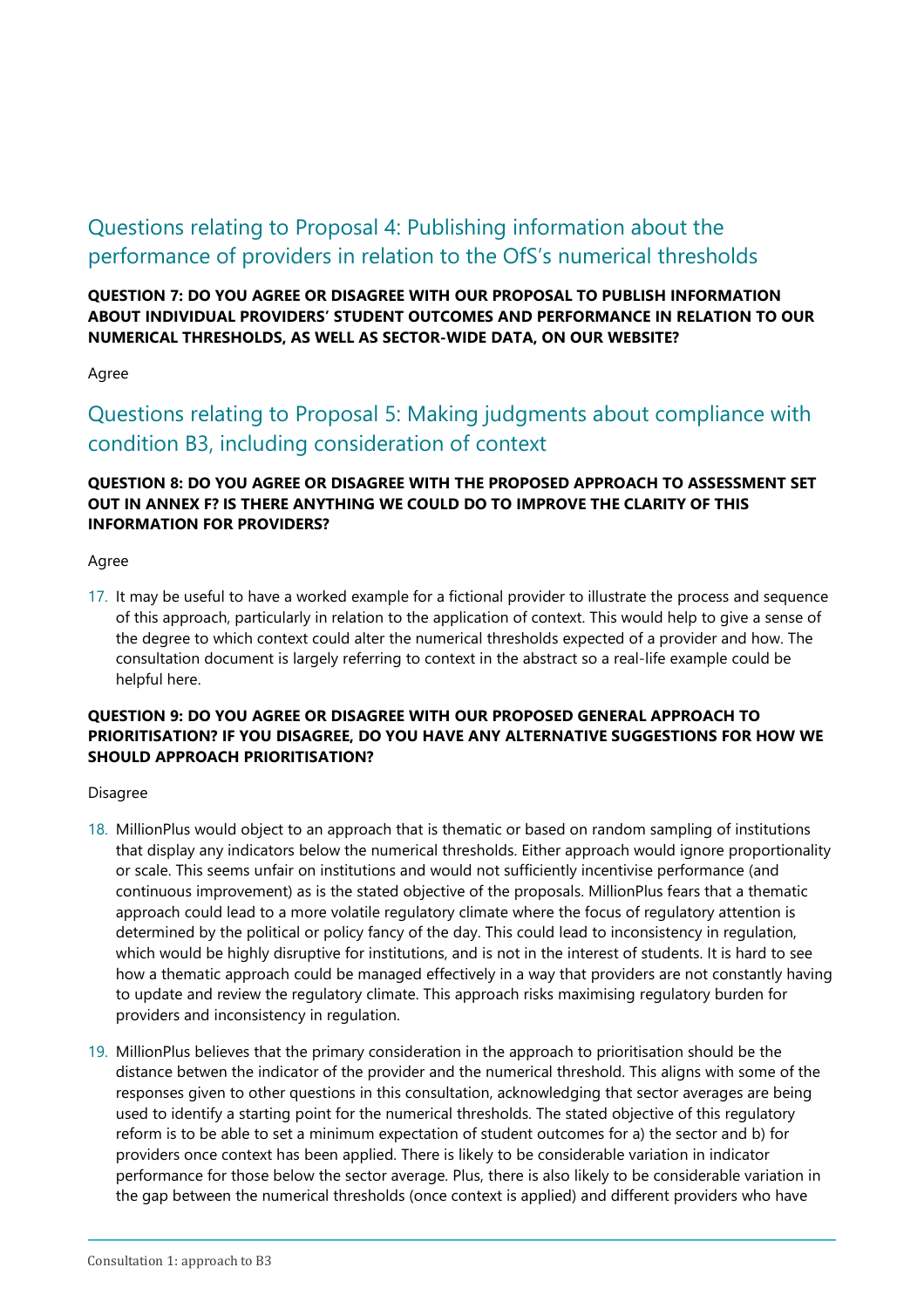indicators that are below the threshold. It therefore would seem unfair to not prioritise the distance between the indicator value and the relevant numerical threshold. MillionPlus believes the level of statistical uncertainty is suitably covered in proposal 6 of this consultation. As a result, statistical uncertainty should not take precedence in the process of prioritisation, but could be used as a secondary consideration in the process of prioritisation.

20. There needs to be grater clarity on what will determine the process of prioritisation before this is taken forward and adopted. As it stands, the consultation document does not propose a clear strategy or system. This is worrying because if it were left this open or ambiguous, the process could be subject to influence that would cause inconsistency in regulation over time. MillionPlus believes there may be a role for the OfS's Quality Assessment Committee or the DQB in the prioritisation process. This would ensure some level of accountability to the process. At present, it is not clear who is making the decisions on the process of prioritisation going forward. While we understand that the colleagues at the OfS will be overseeing the process, it would be regrettable to have no involvement of expert peer academic judgment in decision making, even if this were to act in a more limited capacity as a check and balance on proceedings.

#### **QUESTION 10: DO YOU THINK THAT THE OFS SHOULD ADOPT OPTION 1 OR OPTION 2 (SEE PARAGRAPHS 207) WHEN DEFINING THE SCOPE OF EACH ASSESSMENT FOR ONGOING CONDITION B3?**

- 21. MillionPlus can see the pros and cons of each option as laid out in the consultation document but would opt for option A as this seems a fairer way to deal with providers. It does not seem reasonable or proportionate to investigate providers for areas of provision that are demonstrating high levels of positive outcomes (indeed this aligns with our response to question 5, as we do not envisage a scenario where it would be reasonable to put a provider in scope of regulation where its performance is above average).
- 22. For either option, there needs to be something in place to ensure that interventions do not take place repeatedly to the extent that the level of regulation is unmanageable for the OfS or that the level of regulatory burden for providers actually inhibits their capacity to improve outcomes as directed by the OfS or otherwise.

#### **QUESTION 11: DO YOU AGREE OR DISAGREE WITH OUR PROPOSALS FOR CONSIDERING THE CONTEXT OF AN INDIVIDUAL PROVIDER WHEN ASSESSING COMPLIANCE WITH CONDITION B3?**

#### Agree

23. MillionPlus is encouraged to see that context will effectively be incorporated into the regulatory process at two different stages, in setting the numerical thresholds for the sector and when considering individual institutions. It is clear that the OfS has responded to sector feedback from earlier phases of the quality and standards consultation. MillionPlus welcomes the use of benchmarks in the consideration of context, and the broadening of contextual factors that are to be taken into account.

## Questions relating to Proposal 6: How the OfS will address statistical uncertainty in the assessment of condition B3

#### **QUESTION 12: DO YOU AGREE OR DISAGREE WITH THE PROPOSED APPROACH TO USING STATISTICAL MEASURES WHEN CONSIDERING A PROVIDER'S PERFORMANCE IN RELATION TO NUMERICAL THRESHOLDS?**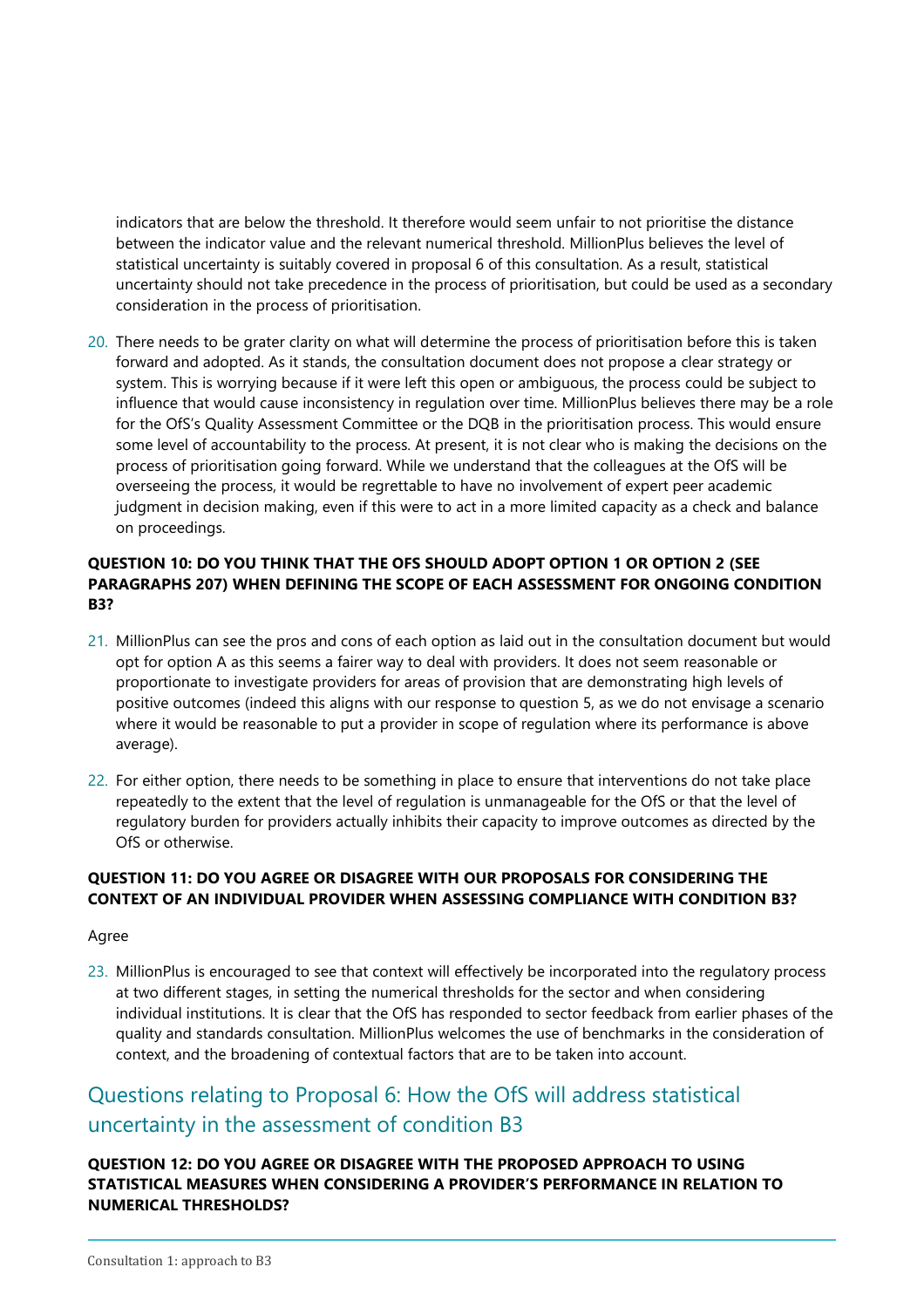#### Agree

24. MillionPlus is pleased to see that some of the points made by the ONS report on the statistical elements of the TEF have been factored in when devising these proposals.

#### **QUESTION 13: DO YOU HAVE ANY SUGGESTIONS FOR ADDITIONAL STEPS THE OFS COULD TAKE TO PROVIDE GREATER CLARITY ABOUT THE IMPACT THAT THE PROPOSED APPROACH TO STATISTICAL CONFIDENCE MAY HAVE FOR INDIVIDUAL PROVIDERS?**

25. It may be helpful to offer a short explainer of statistical confidence and/or confidence intervals within the relevant documentation. The box of text on statistical uncertainty that follows paragraph 235 is well explained and helpful. But there might be extra information that could be provided alongside these proposals, since they are going to affect a wide range of providers, staff and students. It is perhaps useful to have information there for those individuals who do not have a background in data or statistics.

## Questions relating to Proposal 7: Taking regulatory intervention when a breach is identified

#### **QUESTION 14: DO YOU AGREE OR DISAGREE WITH OUR PROPOSALS TO IMPOSE AN 'IMPROVEMENT NOTICE' WHERE WE FIND A BREACH OF CONDITION B3?**

#### Agree

26. The specified timescale in the improvement period should be long enough so that it covers indicator data that can be reasonably influenced by the provider, after the improvement notice has been issued. If not, this will not be a meaningful measurement of the providers capacity to respond effectively, and undermines the notion of the measures being incentives for improvement. Equally, it is not in the interest of students or the OfS for providers to be kept under notice in perpetuity. There perhaps needs to be a more concrete definition for "sustained improvement" here so that providers are not kept under notice for an inappropriate amount of time.

#### **QUESTION 15: DO YOU AGREE OR DISAGREE WITH OUR PROPOSALS TO TAKE ACCOUNT OF A PROVIDER'S COMPLIANCE HISTORY IN RELATION TO CONDITION B3 FOR THE PURPOSE OF DETERMINING ELIGIBILITY FOR OTHER BENEFITS OF OFS REGISTRATION?**

Agree

### Questions relating to Proposal 8: Timing of implementation

#### **QUESTION 16: DO YOU AGREE OR DISAGREE WITH THE PROPOSALS FOR THE IMPLEMENTATION OF THE PROPOSED APPROACH TO REGULATING STUDENT OUTCOMES? IF YOU DISAGREE, DO YOU HAVE SUGGESTIONS FOR AN ALTERNATIVE TIMELINE?**

#### Agree

27. MillionPlus believes the timing of implementation is ambitious, considering the sheer amount of consultation responses that will have to be read, considered and synthesised to respond effectively to this consultation. It hardly needs stating, but it is important that this implementation process is not rushed and that the exercise is done properly and all elements of the proposals and their ramifications,